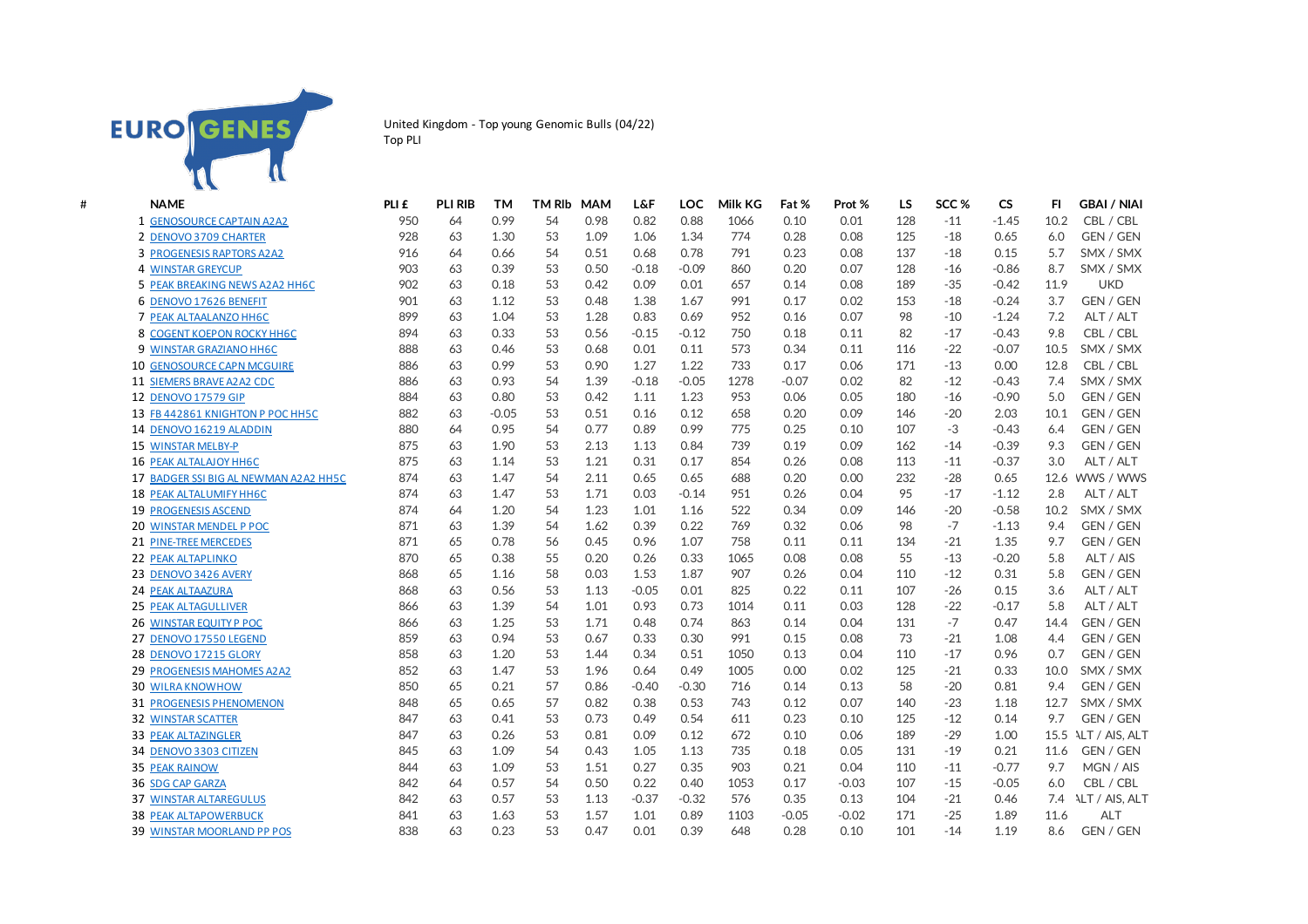| 40 WINSTAR ZOOM                     | 835 | 63 | 1.03    | 53 | 1.09    | 0.31    | 0.18    | 844  | 0.29    | 0.08    | 95  | $-11$   | $-1.38$ | $-0.7$ | GEN / GEN        |
|-------------------------------------|-----|----|---------|----|---------|---------|---------|------|---------|---------|-----|---------|---------|--------|------------------|
| <b>41 PEAK ALTAAVITUS</b>           | 834 | 63 | 0.71    | 53 | 0.64    | 0.67    | 0.80    | 902  | 0.02    | 0.06    | 131 | $-25$   | 1.68    | 5.6    | <b>ALT</b>       |
| <b>42 GENOSOURCE BIG DEAL</b>       | 832 | 63 | 1.82    | 53 | 1.83    | 0.92    | 0.90    | 976  | 0.14    | 0.08    | 70  | $-18$   | $-1.82$ | $-2.2$ | CBL / CBL        |
| <b>43 PROGENESIS NIKON</b>          | 831 | 63 | 1.49    | 53 | 1.92    | 0.38    | 0.38    | 496  | 0.20    | 0.17    | 125 | $-21$   | 0.32    | 8.2    | SMX / SMX        |
| <b>44 PEAK FACTOTUM</b>             | 831 | 63 | 1.28    | 53 | 2.12    | $-0.28$ | $-0.16$ | 875  | 0.15    | 0.05    | 101 | $-17$   | 0.42    | 8.9    | <b>CRV</b>       |
| 45 SCHURER-HAMMON DANNY A2A2 KCBB   | 829 | 63 | 0.29    | 53 | 0.94    | 0.28    | 0.29    | 741  | 0.18    | 0.06    | 159 | $-18$   | 1.07    | 8.5    | <b>GEN / GEN</b> |
| 46 DENOVO 16325 SENTIMENT           | 828 | 64 | 1.56    | 54 | 0.47    | 1.38    | 1.55    | 905  | 0.21    | 0.09    | 122 | $-3$    | $-0.44$ | 3.1    | GEN / GEN        |
| <b>47 3STAR OH RANGER-RED KCBB</b>  | 826 | 63 | 2.22    | 53 | 1.89    | 1.75    | 1.86    | 834  | 0.12    | 0.04    | 183 | $-30$   | $-0.33$ | 4.3    | SMX / SMX        |
| <b>48 PEAK ALTAHOIST</b>            | 826 | 63 | 1.17    | 53 | 1.67    | 0.52    | 0.58    | 903  | 0.15    | 0.07    | 95  | $-16$   | 0.23    | 2.9    | <b>ALT</b>       |
| <b>49 BOMAZ EPISODE</b>             | 825 | 64 | 0.34    | 54 | 0.62    | 0.14    | 0.62    | 544  | 0.34    | 0.15    | 101 | $-12$   | 0.66    | 11.2   | <b>GEN / GEN</b> |
| 50 DENOVO 17121 SARGENT             | 824 | 63 | 0.93    | 53 | 0.95    | 0.38    | 0.26    | 730  | 0.14    | 0.10    | 122 | $-17$   | 0.69    | 8.6    | GEN / GEN        |
| 51 PEAK POKEMON A2A2                | 823 | 63 | 1.31    | 54 | 1.31    | 0.49    | 0.56    | 957  | 0.08    | 0.02    | 125 | $-22$   | 0.40    | 7.1    | MGN / AIS        |
| 52 WINSTAR KESSEL                   | 823 | 63 | 0.91    | 53 | 1.84    | $-0.20$ | $-0.17$ | 557  | 0.23    | 0.14    | 101 | $-18$   | 0.66    | 6.9    | <b>GEN / GEN</b> |
| 53 DENOVO 3409 CALLEN               | 823 | 65 | 0.28    | 57 | 0.55    | $-0.26$ | 0.13    | 803  | 0.20    | 0.03    | 119 | $-25$   | 1.94    | 11.7   | <b>GEN / GEN</b> |
| 54 SBG MECCAP                       | 822 | 64 | 1.49    | 54 | 1.64    | 0.76    | 0.57    | 871  | 0.19    | 0.06    | 110 | $-13$   | 0.62    | 7.1    | <b>GEN / GEN</b> |
| <b>55 PEAK ALTAGADZOOK</b>          | 822 | 63 | 0.75    | 53 | 1.20    | $-0.40$ | $-0.55$ | 1129 | 0.09    | 0.01    | 98  | $-20$   | $-1.22$ | 2.6    | ALT / ALT        |
| 56 DENOVO RAFFA                     | 820 | 63 | 0.98    | 53 | 0.54    | 0.78    | 1.08    | 731  | 0.25    | 0.09    | 122 | $-26$   | 0.90    | 3.3    | GEN / GEN        |
| <b>57 PEAK ALTAINSCAPE</b>          | 819 | 63 | 1.32    | 53 | 1.37    | 0.44    | 0.32    | 1062 | 0.04    | 0.00    | 125 | $-17$   | $-0.78$ | 5.1    | ALT / ALT        |
| <b>58 BGP FB RIDERCUP</b>           | 819 | 61 | 1.27    | 51 | 1.63    | 0.61    | 0.52    | 823  | 0.13    | 0.09    | 128 | $-10$   | 1.15    | 6.2    | MGN / MGN        |
| <b>59 PEAK ALTAGAINES</b>           | 819 | 63 | 0.98    | 53 | 1.42    | 0.07    | 0.22    | 811  | 0.13    | 0.06    | 137 | $-13$   | 0.18    | 10.7   | ALT / ALT        |
| <b>60 DENOVO ADDERLEY</b>           | 818 | 64 | 1.19    | 54 | 0.22    | 1.81    | 2.31    | 455  | 0.38    | 0.12    | 149 | $-14$   | 0.38    | 7.7    | <b>GEN / GEN</b> |
| 61 DENOVO 16034 CABO                | 817 | 63 | 1.05    | 54 | 1.22    | 0.39    | 0.36    | 664  | 0.20    | 0.09    | 104 | $-14$   | $-0.23$ | 11.2   | <b>GEN / GEN</b> |
| <b>62 HUDDLESTONE PYECOMBE</b>      | 817 | 64 | $-0.41$ | 54 | $-0.13$ | $-0.11$ | 0.14    | 553  | 0.23    | 0.14    | 58  | $-18$   | 2.40    | 13.2   | <b>GEN / GEN</b> |
| 63 BOMAZ GILLIGAN                   | 815 | 63 | 1.29    | 53 | 1.52    | 0.53    | 0.57    | 1031 | 0.02    | $-0.03$ | 183 | $-13$   | 0.62    | 7.2    | GEN / GEN        |
| <b>64 DGF CASIMIR</b>               | 815 | 64 | 0.84    | 54 | 1.06    | 1.00    | 1.10    | 638  | 0.09    | 0.12    | 122 | $-30$   | 1.39    | 11.0   | CBL / CBL        |
| 65 DENOVO 1549 EDISON               | 815 | 63 | 0.82    | 54 | 0.14    | 1.14    | 1.51    | 607  | 0.36    | 0.08    | 104 | $-12$   | 0.76    | 7.7    | GEN / GEN        |
| <b>66 DENOVO MACCLES P</b>          | 813 | 64 | 0.51    | 53 | 0.34    | 0.74    | 0.81    | 552  | 0.38    | 0.12    | 76  | $\circ$ | 1.23    | 8.2    | GEN / GEN        |
| 67 WESTCOAST MIDMARCH A2A2          | 812 | 63 | 1.14    | 53 | 1.40    | 0.86    | 0.95    | 455  | 0.35    | 0.14    | 143 | $-19$   | 1.15    | 7.0    | SMX / SMX        |
| 68 DENOVO 17268 JENKINS P           | 812 | 63 | 0.76    | 53 | 0.48    | 1.31    | 1.34    | 730  | 0.10    | 0.06    | 146 | $-7$    | 0.09    | 9.9    | GEN / GEN        |
| 69 DENOVO 16441 MILLENNIUM          | 812 | 63 | 0.59    | 53 | 0.72    | 0.62    | 0.98    | 538  | 0.34    | 0.08    | 162 | $-20$   | 0.39    | 8.6    | <b>GEN / GEN</b> |
| <b>70 HUL-STEIN COWBOY</b>          | 811 | 65 | 1.04    | 58 | 0.84    | 0.74    | 0.73    | 807  | 0.15    | 0.06    | 88  | $-27$   | 0.80    | 7.9    | CBL / CBL        |
| 71 DENOVO RHAPSODY                  | 810 | 63 | 0.92    | 53 | 1.86    | 0.48    | 0.37    | 840  | 0.04    | 0.00    | 177 | $-28$   | $-0.56$ | 9.8    | GEN / GEN        |
| 72 WELCOME TIGERMAN A2A2            | 810 | 63 | 0.72    | 53 | 0.53    | 1.11    | 1.07    | 1045 | 0.06    | $-0.01$ | 128 | $-18$   | 0.60    | 11.2   | <b>MGN</b>       |
| 73 ALL.NURE WENDAT                  | 807 | 63 | 1.58    | 53 | 1.67    | 0.85    | 0.91    | 1054 | $-0.06$ | 0.04    | 98  | $-18$   | 0.59    | 6.7    | <b>MGN</b>       |
| 74 CRISTELLA KALINKO                | 807 | 64 | 0.91    | 55 | 1.24    | 0.52    | 0.67    | 987  | 0.09    | 0.05    | 46  | $-12$   | 0.96    | 10.2   | MGN / MGN        |
| <b>75 PEAK ROVER</b>                | 804 | 63 | 0.93    | 53 | 1.55    | 0.50    | 0.55    | 802  | 0.24    | 0.05    | 137 | -8      | 0.06    | 6.9    | MGN / MGN        |
| 76 CO-OP ALTAGUSHER A2A2            | 804 | 64 | 0.52    | 54 | 0.82    | 0.38    | 0.66    | 624  | 0.26    | 0.06    | 134 | $-19$   | 1.86    | 6.4    | <b>ALT</b>       |
| <b>77 PEAK RING</b>                 | 802 | 63 | 1.49    | 54 | 1.36    | 0.80    | 0.51    | 1059 | 0.13    | 0.02    | 64  | $-23$   | 1.34    | 1.6    | <b>MGN</b>       |
| 78 PROGENESIS FELLOWSHIP            | 801 | 63 | 2.52    | 53 | 2.93    | 0.63    | 0.60    | 1111 | 0.09    | 0.02    | 82  | $-12$   | $-1.93$ | $-0.5$ | SMX / SMX        |
| <b>79 PEAK ALTAMAGNIFIQUE</b>       | 801 | 63 | 1.07    | 53 | 1.25    | 0.29    | 0.31    | 647  | 0.27    | 0.11    | 119 | $-12$   | 1.13    | 9.7    | ALT / ALT        |
| 80 WEL WONDER P A2A2 POC            | 801 | 63 | 0.53    | 53 | 0.55    | 0.90    | 0.87    | 879  | 0.04    | 0.09    | 134 | $-18$   | 0.70    | 2.8    | GEN / GEN        |
| 81 PEAK ALTAADRIANO                 | 800 | 63 | 1.49    | 53 | 1.62    | 0.03    | 0.12    | 977  | 0.23    | 0.10    | 3   | $-5$    | $-0.43$ | $-3.0$ | ALT / ALT        |
| <b>82 BOGHILL GLAMOUR HAILSTONE</b> | 800 | 63 | 0.87    | 53 | 1.06    | 0.14    | 0.22    | 475  | 0.37    | 0.18    | 101 | $-9$    | 0.03    | 6.7    | <b>GEN / GEN</b> |
| 83 BOMAZ MONUMENT-P POC             | 800 | 65 | 0.06    | 56 | 0.28    | $-0.01$ | 0.16    | 615  | 0.24    | 0.09    | 128 | $-13$   | 1.52    | 8.6    | GEN / GEN        |
| 84 HUDDLESTONE BRAMBER              | 800 | 64 | $-0.26$ | 54 | 0.20    | $-0.44$ | $-0.39$ | 511  | 0.26    | 0.14    | 104 | $-23$   | $-0.06$ | 5.1    | GEN / GEN        |
| 85 WINSTAR ALTATIMESQUARE-P         | 799 | 63 | 0.65    | 54 | 0.44    | 0.70    | 0.91    | 724  | 0.14    | 0.10    | 137 | $-10$   | 0.81    | 7.5    | ALT              |
| 86 SANDY-VALLEY R CONWAY            | 796 | 64 | 1.53    | 55 | 1.84    | 0.86    | 0.74    | 759  | 0.23    | 0.10    | 88  | -6      | $-1.05$ | 5.3    | WWS / WWS        |